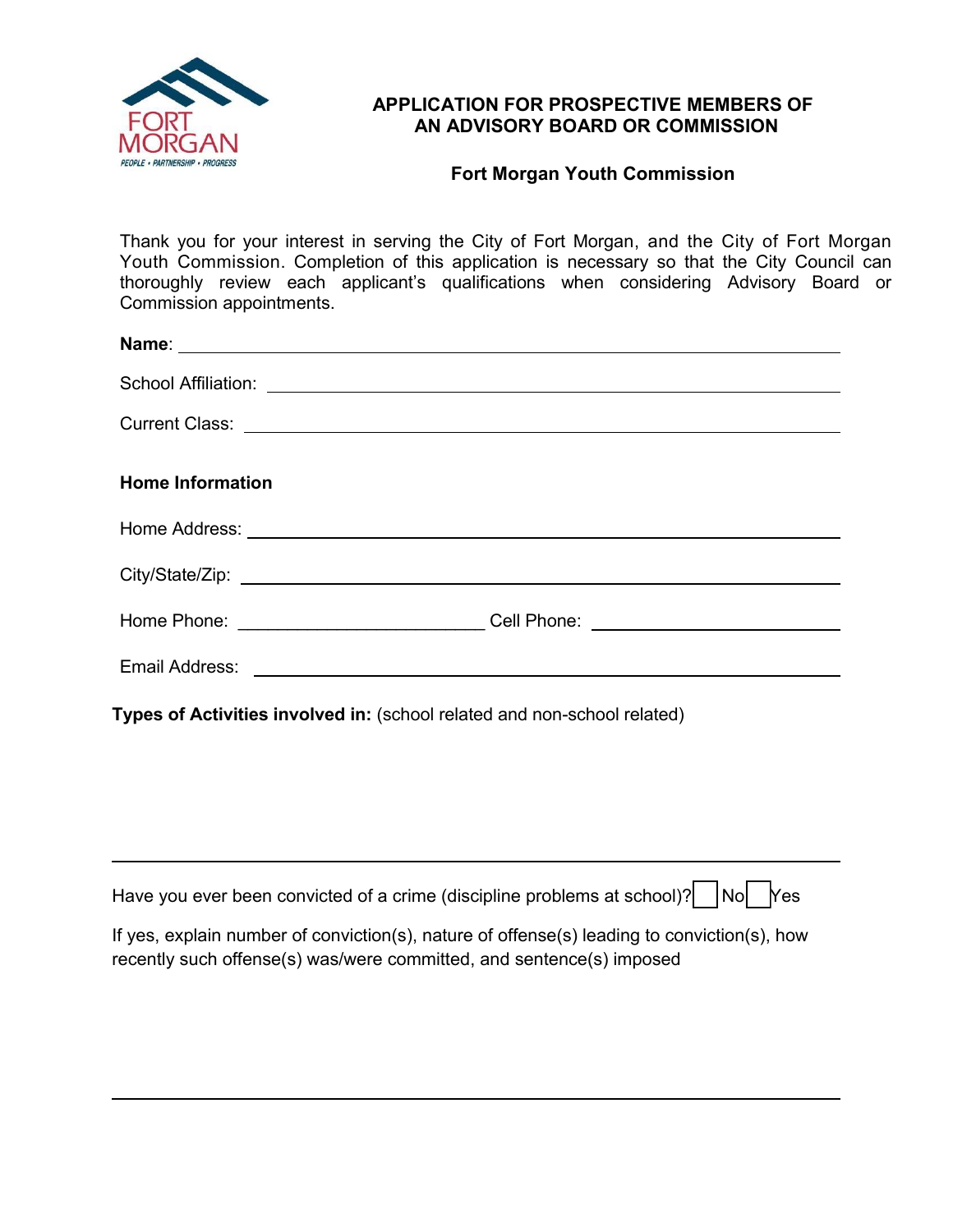What can you bring to the youth commission?

What are some current issues in the community of Fort Morgan, where youth could make a difference or help to make our town a better place?

If you could change anything in Fort Morgan or our community, what would you change and why?

What is your best attribute when working in a group setting / team and why?

To the best of my knowledge, I satisfy the requirements for the position sought.

Signature:

Date:

 $\overline{a}$ 

l

 $\overline{a}$ 

 $\overline{a}$ 

 $\overline{a}$ 

*Please submit completed applications in person to Greg Edson, Fort Morgan High School. (Please include Teacher Recommendation Form) Applications will then be forwarded to the appropriate City Councilmember who will confer with the Board or Commission and make their recommendation to City Council for the Advisory Board or Commission appointments.*